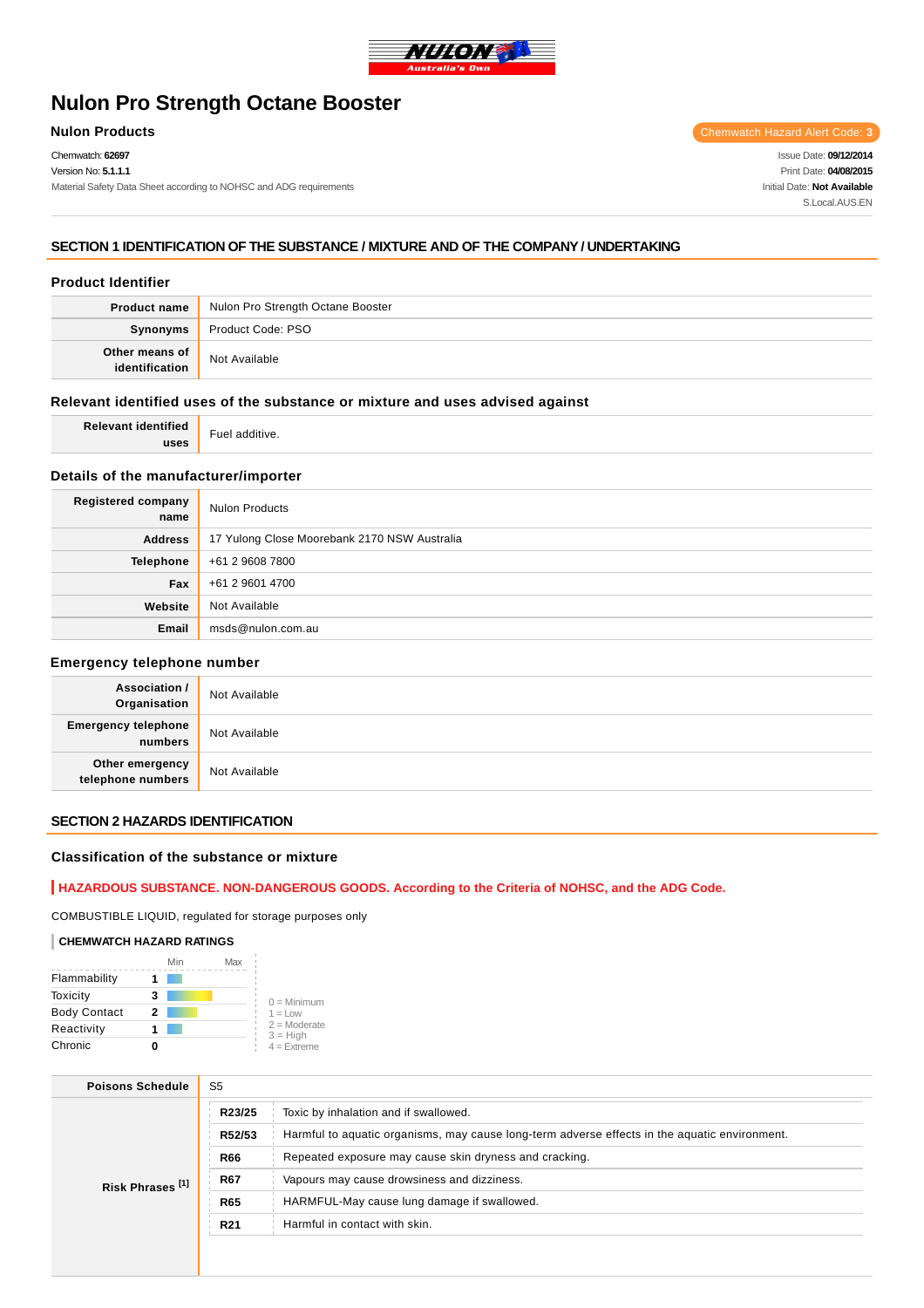VI

**Legend:**

Relevant risk statements are found in section 2

| Indication(s) of<br>danger | T.                                                                                                                              |
|----------------------------|---------------------------------------------------------------------------------------------------------------------------------|
| <b>SAFETY ADVICE</b>       |                                                                                                                                 |
| <b>S01</b>                 | Keep locked up.                                                                                                                 |
| <b>S02</b>                 | Keep out of reach of children.                                                                                                  |
| <b>S04</b>                 | Keep away from living quarters.                                                                                                 |
| <b>S13</b>                 | Keep away from food, drink and animal feeding stuffs.                                                                           |
| <b>S20</b>                 | When using do not eat or drink.                                                                                                 |
| <b>S21</b>                 | When using do not smoke.                                                                                                        |
| <b>S23</b>                 | Do not breathe gas/fumes/vapour/spray.                                                                                          |
| S281                       | After contact with skin, wash immediately with detergent and plenty of water.                                                   |
| <b>S29</b>                 | Do not empty into drains.                                                                                                       |
| <b>S35</b>                 | This material and its container must be disposed of in a safe way.                                                              |
| S36                        | Wear suitable protective clothing.                                                                                              |
| <b>S37</b>                 | Wear suitable gloves.                                                                                                           |
| <b>S38</b>                 | In case of insufficient ventilation, wear suitable respiratory equipment.                                                       |
| <b>S40</b>                 | To clean the floor and all objects contaminated by this material, use water and detergent.                                      |
| <b>S41</b>                 | In case of fire and/or explosion, DO NOT BREATHE FUMES.                                                                         |
| <b>S45</b>                 | In case of accident or if you feel unwell IMMEDIATELY contact Doctor or Poisons Information Centre (show label if<br>possible). |
| S46                        | If swallowed, seek medical advice immediately and show this container or label.                                                 |
| <b>S53</b>                 | Avoid exposure - obtain special instructions before use.                                                                        |
| <b>S56</b>                 | Dispose of this material and its container at hazardous or special waste collection point.                                      |
| <b>S63</b>                 | In case of accident by inhalation: remove casualty to fresh air and keep at rest.                                               |
|                            |                                                                                                                                 |

1. Classified by Chemwatch; 2. Classification drawn from HSIS ; 3. Classification drawn from EC Directive 1272/2008 - Annex

### **Other hazards**

| May produce discomfort of the eyes, respiratory tract and skin*. |  |
|------------------------------------------------------------------|--|
| Cumulative effects may result following exposure*.               |  |
| May be harmful to the foetus/ embryo*.                           |  |

### **SECTION 3 COMPOSITION / INFORMATION ON INGREDIENTS**

### **Substances**

See section below for composition of Mixtures

### **Mixtures**

| %[weight] | <b>Name</b>                                    |
|-----------|------------------------------------------------|
| 60-100    | naphtha petroleum, heavy, hydrodesulfurised    |
| $5 - 15$  | manganese 2-methylcyclopentadienyl tricarbonyl |
| <2        | C5-20 paraffins                                |
| balance   | Ingredients determined not to be hazardous     |
|           |                                                |

NOTE: Manufacturer has supplied full ingredient information to allow CHEMWATCH assessment.

### **SECTION 4 FIRST AID MEASURES**

### **Description of first aid measures**

**Eye Contact** If this product comes in contact with the eyes:

 $\blacktriangleright$  Immediately hold eyelids apart and flush the eye continuously with running water.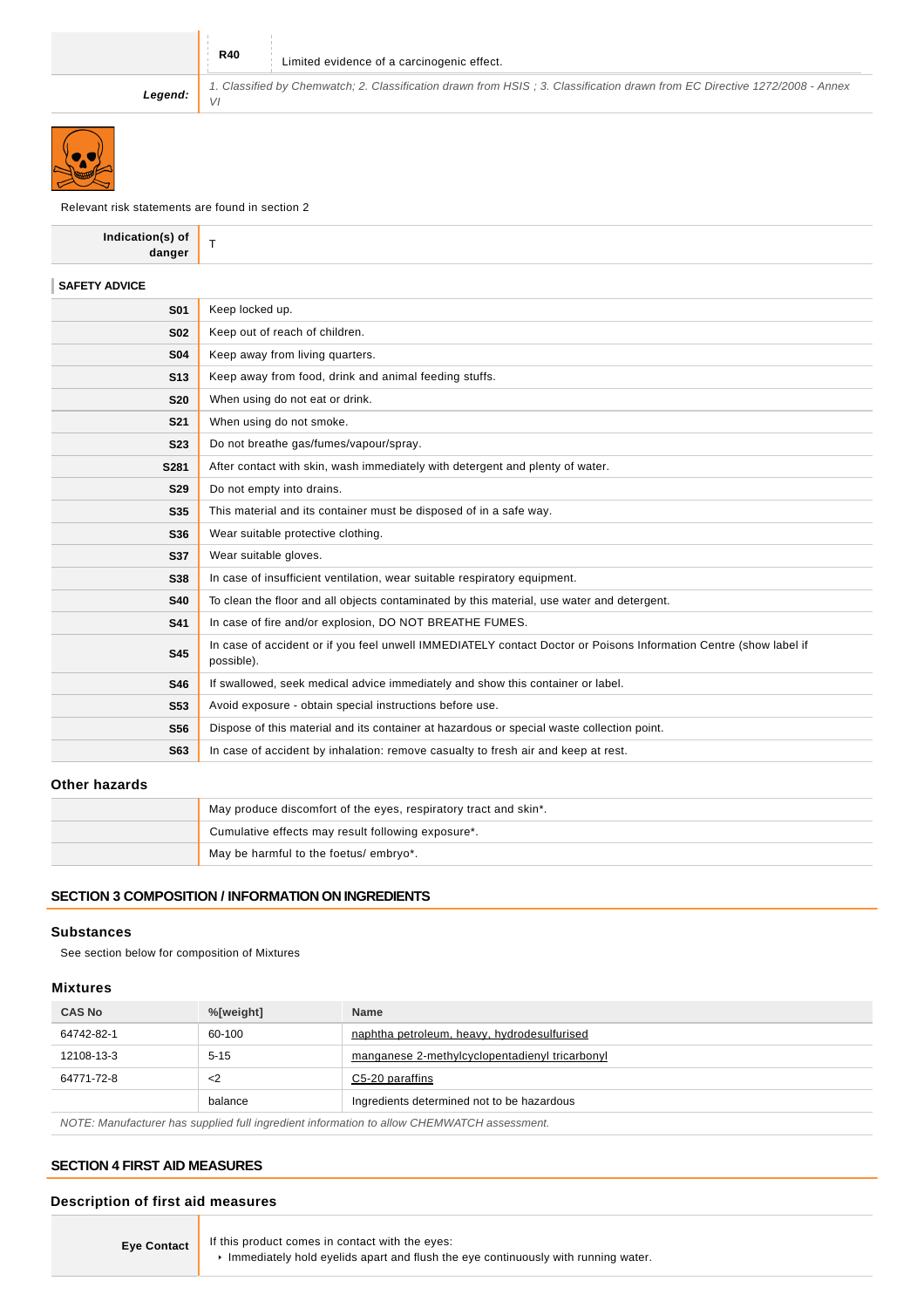|                     | Ensure complete irrigation of the eye by keeping eyelids apart and away from eye and moving the eyelids by occasionally<br>lifting the upper and lower lids.<br>▶ Continue flushing until advised to stop by the Poisons Information Centre or a doctor, or for at least 15 minutes.<br>▶ Transport to hospital or doctor without delay.<br>▶ Removal of contact lenses after an eye injury should only be undertaken by skilled personnel.                                                                                                                  |
|---------------------|--------------------------------------------------------------------------------------------------------------------------------------------------------------------------------------------------------------------------------------------------------------------------------------------------------------------------------------------------------------------------------------------------------------------------------------------------------------------------------------------------------------------------------------------------------------|
| <b>Skin Contact</b> | If skin contact occurs:<br>Immediately remove all contaminated clothing, including footwear.<br>Flush skin and hair with running water (and soap if available).<br>▶ Seek medical attention in event of irritation.                                                                                                                                                                                                                                                                                                                                          |
| Inhalation          | If fumes or combustion products are inhaled remove from contaminated area.<br>Lay patient down. Keep warm and rested.<br>▶ Prostheses such as false teeth, which may block airway, should be removed, where possible, prior to initiating first aid<br>procedures.<br>▶ Apply artificial respiration if not breathing, preferably with a demand valve resuscitator, bag-valve mask device, or pocket<br>mask as trained. Perform CPR if necessary.<br>Transport to hospital, or doctor, without delay.                                                       |
| Ingestion           | If swallowed do <b>NOT</b> induce vomiting.<br>► If vomiting occurs, lean patient forward or place on left side (head-down position, if possible) to maintain open airway and<br>prevent aspiration.<br>• Observe the patient carefully.<br>▶ Never give liquid to a person showing signs of being sleepy or with reduced awareness; i.e. becoming unconscious.<br>▶ Give water to rinse out mouth, then provide liquid slowly and as much as casualty can comfortably drink.<br>Seek medical advice.<br>Avoid giving milk or oils.<br>Avoid giving alcohol. |

### **Indication of any immediate medical attention and special treatment needed**

For acute or short term repeated exposures to petroleum distillates or related hydrocarbons:

- Primary threat to life, from pure petroleum distillate ingestion and/or inhalation, is respiratory failure.
- Patients should be quickly evaluated for signs of respiratory distress (e.g. cyanosis, tachypnoea, intercostal retraction, obtundation) and given oxygen. Patients with inadequate tidal volumes or poor arterial blood gases (pO2 50 mm Hg) should be intubated.
- Arrhythmias complicate some hydrocarbon ingestion and/or inhalation and electrocardiographic evidence of myocardial injury has been reported; intravenous lines and cardiac monitors should be established in obviously symptomatic patients. The lungs excrete inhaled solvents, so that hyperventilation improves clearance.
- A chest x-ray should be taken immediately after stabilisation of breathing and circulation to document aspiration and detect the presence of pneumothorax.
- Epinephrine (adrenalin) is not recommended for treatment of bronchospasm because of potential myocardial sensitisation to catecholamines. Inhaled cardioselective bronchodilators (e.g. Alupent, Salbutamol) are the preferred agents, with aminophylline a second choice.
- Lavage is indicated in patients who require decontamination; ensure use of cuffed endotracheal tube in adult patients. [Ellenhorn and Barceloux: Medical **Toxicology**

Any material aspirated during vomiting may produce lung injury. Therefore emesis should not be induced mechanically or pharmacologically. Mechanical means should be used if it is considered necessary to evacuate the stomach contents; these include gastric lavage after endotracheal intubation. If spontaneous vomiting has occurred after ingestion, the patient should be monitored for difficult breathing, as adverse effects of aspiration into the lungs may be delayed up to 48 hours.

53cardio

Both dermal and oral toxicity of manganese salts is low because of limited solubility of manganese. No known permanent pulmonary sequelae develop after acute manganese exposure. Treatment is supportive.

#### [Ellenhorn and Barceloux: Medical Toxicology]

 In clinical trials with miners exposed to manganese-containing dusts, L-dopa relieved extrapyramidal symptoms of both hypo kinetic and dystonic patients. For short periods of time symptoms could also be controlled with scopolamine and amphetamine. BAL and calcium EDTA prove ineffective.

#### [Gosselin et al: Clinical Toxicology of Commercial Products.]

For carbon monoxide intoxications:

- Administer pure oxygen by the best means possible. An oro-nasal mask is usually best. Artificial respiration is necessary wherever breathing is inadequate. Apnoeic patients have often been saved by persistent and efficient artificial ventilation. A patent airway must be carefully maintained. Patients with 40% carboxyhaemoglobin or more and an uncompensated metabolic acidosis (arterial pH less than 7.4) should be managed aggressively with ventilatory support/ hyperbaric oxygenation.
- Gastric aspiration and lavage early in the course of therapy may prevent aspiration pneumonitis and reveal the presence of ingested intoxicants.
- Avoid stimulant drugs including carbon dioxide. **DO NOT** inject methylene blue.
- Hypothermia has been employed to reduce the patient's oxygen requirement.
- Consider antibiotics as prophylaxis against pulmonary infection.
- A whole blood transfusion may be useful if it can be given early in the treatment program.
- Infuse sodium bicarbonate and balanced electrolyte solutions if blood analyses indicate a significant metabolic acidosis.
- Ancillary therapy for brain oedema may be necessary if hypoxia has been severe.
- Ensure absolute rest in bed for at least 48 hours; in severe poisonings, 2 to 4 weeks in bed may prevent sequelae.
- Watch for late neurological, psychiatric and cardiac complications. GOSSELIN, SMITH HODGE: Clinical Toxicology of Commercial Products 5th Ed. BIOLOGICAL EXPOSURE INDEX (BEI)

These represent the determinants observed in specimens collected from a healthy worker exposed at the Exposure Standard (ES or TLV):

| Determinant                        | Sampling time | Index               | Comments |
|------------------------------------|---------------|---------------------|----------|
| Carboxyhaemoglobin in blood        | end of shift  | 3.5% of haemoglobin | B.NS     |
| Carbon monoxide in end-exhaled air | end of shift  | 20 ppm              | B.NS     |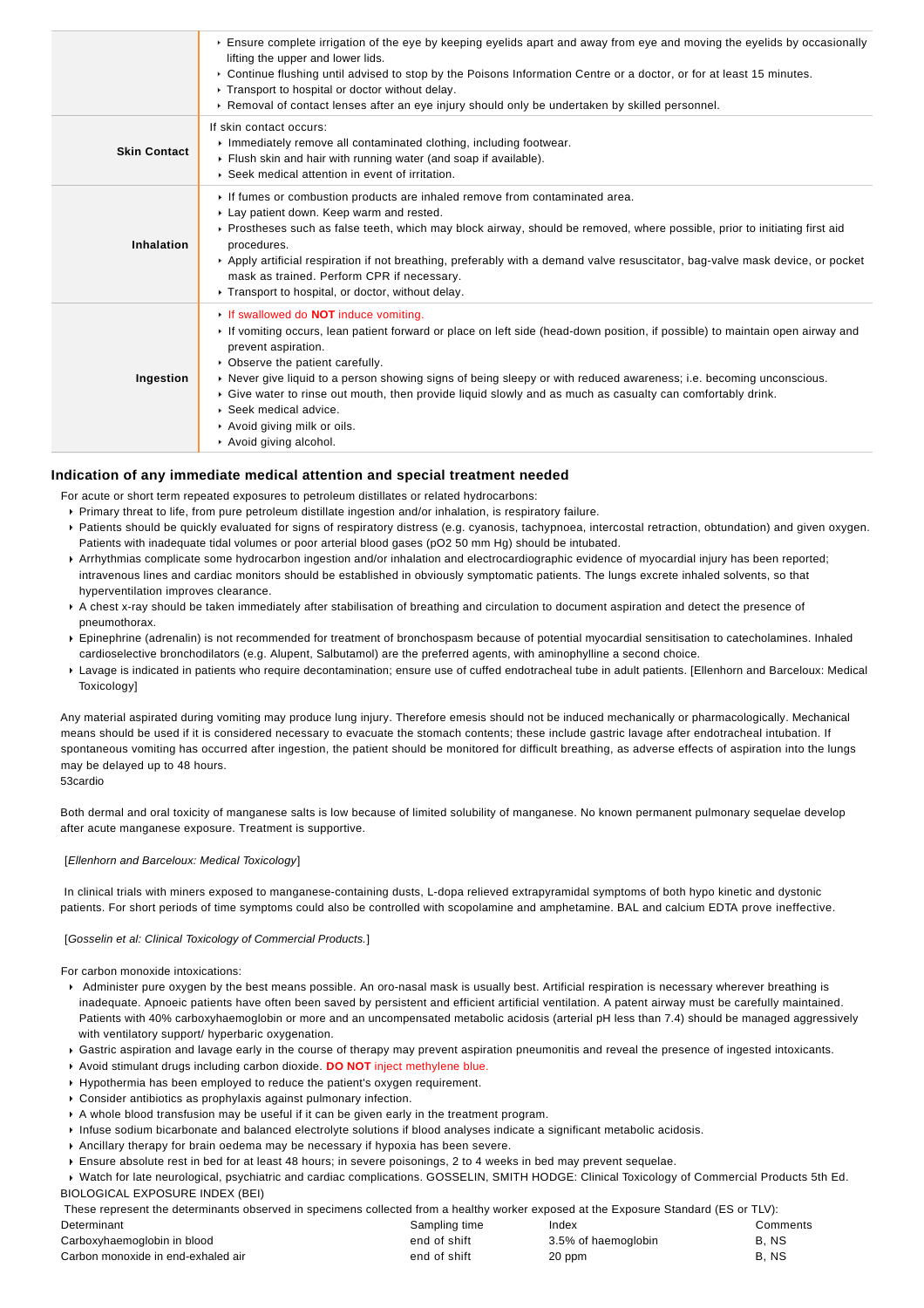B: Background levels occur in specimens collected from subjects NOT exposed NS: Non-specific determinant; also observed after exposure to other material

### **SECTION 5 FIREFIGHTING MEASURES**

### **Extinguishing media**

Water spray or fog. Alcohol stable foam. Dry chemical powder. Carbon dioxide.

### **Special hazards arising from the substrate or mixture**

| Fire Incompatibility | Avoid contamination with oxidising agents i.e. nitrates, oxidising acids, chlorine bleaches, pool chlorine etc. as ignition may |
|----------------------|---------------------------------------------------------------------------------------------------------------------------------|
|                      | result                                                                                                                          |

### **Advice for firefighters**

| <b>Fire Fighting</b>         | Alert Fire Brigade and tell them location and nature of hazard.<br>▶ Wear full body protective clothing with breathing apparatus.<br>▶ Prevent, by any means available, spillage from entering drains or water course.<br>► Use water delivered as a fine spray to control fire and cool adjacent area. |
|------------------------------|---------------------------------------------------------------------------------------------------------------------------------------------------------------------------------------------------------------------------------------------------------------------------------------------------------|
| <b>Fire/Explosion Hazard</b> | ▶ Combustible.<br>▶ Slight fire hazard when exposed to heat or flame.<br>► Heating may cause expansion or decomposition leading to violent rupture of containers.<br>• On combustion, may emit toxic fumes of carbon monoxide (CO).                                                                     |

### **SECTION 6 ACCIDENTAL RELEASE MEASURES**

### **Personal precautions, protective equipment and emergency procedures**

| <b>Minor Spills</b> | ▶ Remove all ignition sources.<br>Clean up all spills immediately.<br>Avoid breathing vapours and contact with skin and eyes.<br>$\triangleright$ Control personal contact with the substance, by using protective equipment. |
|---------------------|-------------------------------------------------------------------------------------------------------------------------------------------------------------------------------------------------------------------------------|
| <b>Major Spills</b> | Moderate hazard.<br>Clear area of personnel and move upwind.<br>Alert Fire Brigade and tell them location and nature of hazard.<br>▶ Wear breathing apparatus plus protective gloves.                                         |
|                     |                                                                                                                                                                                                                               |
|                     | Personal Protective Equipment advice is contained in Section 8 of the MSDS.                                                                                                                                                   |

### **SECTION 7 HANDLING AND STORAGE**

### **Precautions for safe handling**

| Safe handling     | The conductivity of this material may make it a static accumulator., A liquid is typically considered nonconductive if its<br>conductivity is below 100 pS/m and is considered semi-conductive if its conductivity is below 10 000 pS/m., Whether a liquid<br>is nonconductive or semi-conductive, the precautions are the same., A number of factors, for example liquid temperature,<br>presence of contaminants, and anti-static additives can greatly influence the conductivity of a liquid.<br>► Containers, even those that have been emptied, may contain explosive vapours.<br>► Do NOT cut, drill, grind, weld or perform similar operations on or near containers.<br>• DO NOT allow clothing wet with material to stay in contact with skin<br>Electrostatic discharge may be generated during pumping - this may result in fire. |
|-------------------|-----------------------------------------------------------------------------------------------------------------------------------------------------------------------------------------------------------------------------------------------------------------------------------------------------------------------------------------------------------------------------------------------------------------------------------------------------------------------------------------------------------------------------------------------------------------------------------------------------------------------------------------------------------------------------------------------------------------------------------------------------------------------------------------------------------------------------------------------|
| Other information | Store in original containers.<br>▶ Keep containers securely sealed.<br>• No smoking, naked lights or ignition sources.<br>Store in a cool, dry, well-ventilated area.                                                                                                                                                                                                                                                                                                                                                                                                                                                                                                                                                                                                                                                                         |

### **Conditions for safe storage, including any incompatibilities**

| Suitable container                | $\triangleright$ Metal can or drum<br>▶ Packaging as recommended by manufacturer.<br>▶ Check all containers are clearly labelled and free from leaks.                                                                                                                                                                                                                                                                                                                                                                                                                                                                                                                                                                                 |
|-----------------------------------|---------------------------------------------------------------------------------------------------------------------------------------------------------------------------------------------------------------------------------------------------------------------------------------------------------------------------------------------------------------------------------------------------------------------------------------------------------------------------------------------------------------------------------------------------------------------------------------------------------------------------------------------------------------------------------------------------------------------------------------|
| <b>Storage</b><br>incompatibility | Manganese 2-methylcyclopentadienyl tricarbonyl (MMT):<br>iqnites spontaneously in air<br>► decomposes rapidly in sunlight<br>reacts with water or steam producing toxic or flammable vapours<br>reacts violently with strong oxidisers, dinitrogen tetroxide<br>$\cdot$ is incompatible with strong acids, hydroxylamine<br>For alkyl aromatics:<br>The alkyl side chain of aromatic rings can undergo oxidation by several mechanisms. The most common and dominant one is<br>the attack by oxidation at benzylic carbon as the intermediate formed is stabilised by resonance structure of the ring.<br>► Following reaction with oxygen and under the influence of sunlight, a hydroperoxide at the alpha-position to the aromatic |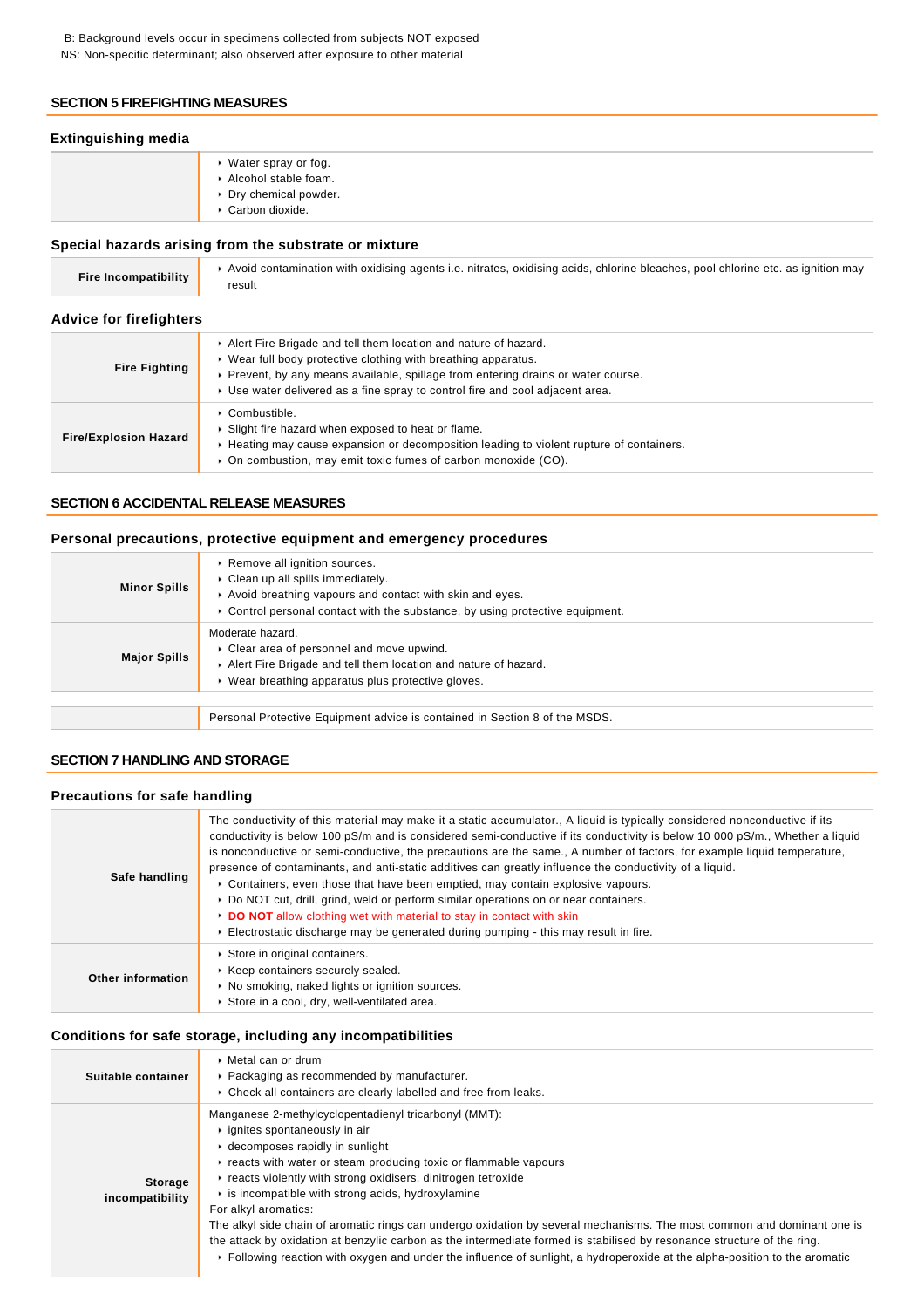| ring, is the primary oxidation product formed (provided a hydrogen atom is initially available at this position) - this product is<br>often short-lived but may be stable dependent on the nature of the aromatic substitution; a secondary C-H bond is more<br>easily attacked than a primary C-H bond whilst a tertiary C-H bond is even more susceptible to attack by oxygen |
|---------------------------------------------------------------------------------------------------------------------------------------------------------------------------------------------------------------------------------------------------------------------------------------------------------------------------------------------------------------------------------|
|                                                                                                                                                                                                                                                                                                                                                                                 |
| • Monoalkylbenzenes may subsequently form monocarboxylic acids; alkyl naphthalenes mainly produce the corresponding<br>naphthalene carboxylic acids.                                                                                                                                                                                                                            |
| ▶ Oxidation in the presence of transition metal salts not only accelerates but also selectively decomposes the                                                                                                                                                                                                                                                                  |
| hydroperoxides.                                                                                                                                                                                                                                                                                                                                                                 |

## **SECTION 8 EXPOSURE CONTROLS / PERSONAL PROTECTION**

# **Control parameters**

# **OCCUPATIONAL EXPOSURE LIMITS (OEL)**

# **INGREDIENT DATA**

| <b>Source</b>                          | Ingredient                                           | <b>Material name</b>                                    | TWA          | <b>STEL</b>      | Peak             | <b>Notes</b>     |
|----------------------------------------|------------------------------------------------------|---------------------------------------------------------|--------------|------------------|------------------|------------------|
| Australia Exposure<br><b>Standards</b> | naphtha petroleum, heavy,<br>hydrodesulfurised       | White spirits                                           | 790<br>mq/m3 | Not<br>Available | Not<br>Available | Not<br>Available |
| Australia Exposure<br><b>Standards</b> | manganese<br>2-methylcyclopentadienyl<br>tricarbonyl | Methylcyclopentadienyl<br>manganese tricarbonyl (as Mn) | 0.2<br>mq/m3 | Not<br>Available | Not<br>Available | <b>Sk</b>        |

### **EMERGENCY LIMITS**

| Ingredient                                           | <b>Material name</b>                                                      |               | TEEL-1              | TEEL-2         | TEEL-3             |
|------------------------------------------------------|---------------------------------------------------------------------------|---------------|---------------------|----------------|--------------------|
| naphtha petroleum,<br>heavy, hydrodesulfurised       | Stoddard solvent; (Mineral spirits, 85% nonane and 15% trimethyl benzene) |               | $100$ ppm           | 350 ppm        | 29500 ppm          |
| manganese<br>2-methylcyclopentadienyl<br>tricarbonyl | Manganese tricarbonyl methylcyclopentadienyl                              |               | $0.6$ mg/m $3$      | $0.6$ mg/m $3$ | $3.4 \text{ mg/m}$ |
| C5-20 paraffins                                      | Paraffins, petroleum, normal C5-C20                                       |               | $900$ ppm           | 9900 ppm       | 59000 ppm          |
|                                                      |                                                                           |               |                     |                |                    |
| Ingredient                                           | <b>Original IDLH</b>                                                      |               | <b>Revised IDLH</b> |                |                    |
| naphtha petroleum,<br>heavy, hydrodesulfurised       | 29,500 mg/m3                                                              | 20,000 mg/m3  |                     |                |                    |
| manganese<br>2-methylcyclopentadienyl<br>tricarbonyl | $N.E.$ mg/m $3 / N.E.$ ppm                                                | 500 mg/m3     |                     |                |                    |
| C5-20 paraffins                                      | Not Available                                                             | Not Available |                     |                |                    |

### **Exposure controls**

| Appropriate<br>engineering controls | Engineering controls are used to remove a hazard or place a barrier between the worker and the hazard. Well-designed<br>engineering controls can be highly effective in protecting workers and will typically be independent of worker interactions to<br>provide this high level of protection.<br>The basic types of engineering controls are:<br>Process controls which involve changing the way a job activity or process is done to reduce the risk.<br>Enclosure and/or isolation of emission source which keeps a selected hazard "physically" away from the worker and<br>ventilation that strategically "adds" and "removes" air in the work environment. |
|-------------------------------------|--------------------------------------------------------------------------------------------------------------------------------------------------------------------------------------------------------------------------------------------------------------------------------------------------------------------------------------------------------------------------------------------------------------------------------------------------------------------------------------------------------------------------------------------------------------------------------------------------------------------------------------------------------------------|
| <b>Personal protection</b>          |                                                                                                                                                                                                                                                                                                                                                                                                                                                                                                                                                                                                                                                                    |
| Eye and face<br>protection          | Safety glasses with side shields.<br>Chemical goggles.<br>▶ Contact lenses may pose a special hazard; soft contact lenses may absorb and concentrate irritants. A written policy<br>document, describing the wearing of lenses or restrictions on use, should be created for each workplace or task.                                                                                                                                                                                                                                                                                                                                                               |
| <b>Skin protection</b>              | See Hand protection below                                                                                                                                                                                                                                                                                                                                                                                                                                                                                                                                                                                                                                          |
| <b>Hands/feet protection</b>        | ▶ Wear chemical protective gloves, e.g. PVC.<br>▶ Wear safety footwear or safety gumboots, e.g. Rubber<br>The selection of suitable gloves does not only depend on the material, but also on further marks of quality which vary from<br>manufacturer to manufacturer. Where the chemical is a preparation of several substances, the resistance of the glove<br>material can not be calculated in advance and has therefore to be checked prior to the application.<br>The exact break through time for substances has to be obtained from the manufacturer of the protective gloves and has to<br>be observed when making a final choice.                        |
| <b>Body protection</b>              | See Other protection below                                                                                                                                                                                                                                                                                                                                                                                                                                                                                                                                                                                                                                         |
| Other protection                    | • Overalls.<br>▶ P.V.C. apron.<br>$\triangleright$ Barrier cream.                                                                                                                                                                                                                                                                                                                                                                                                                                                                                                                                                                                                  |
| <b>Thermal hazards</b>              | Not Available                                                                                                                                                                                                                                                                                                                                                                                                                                                                                                                                                                                                                                                      |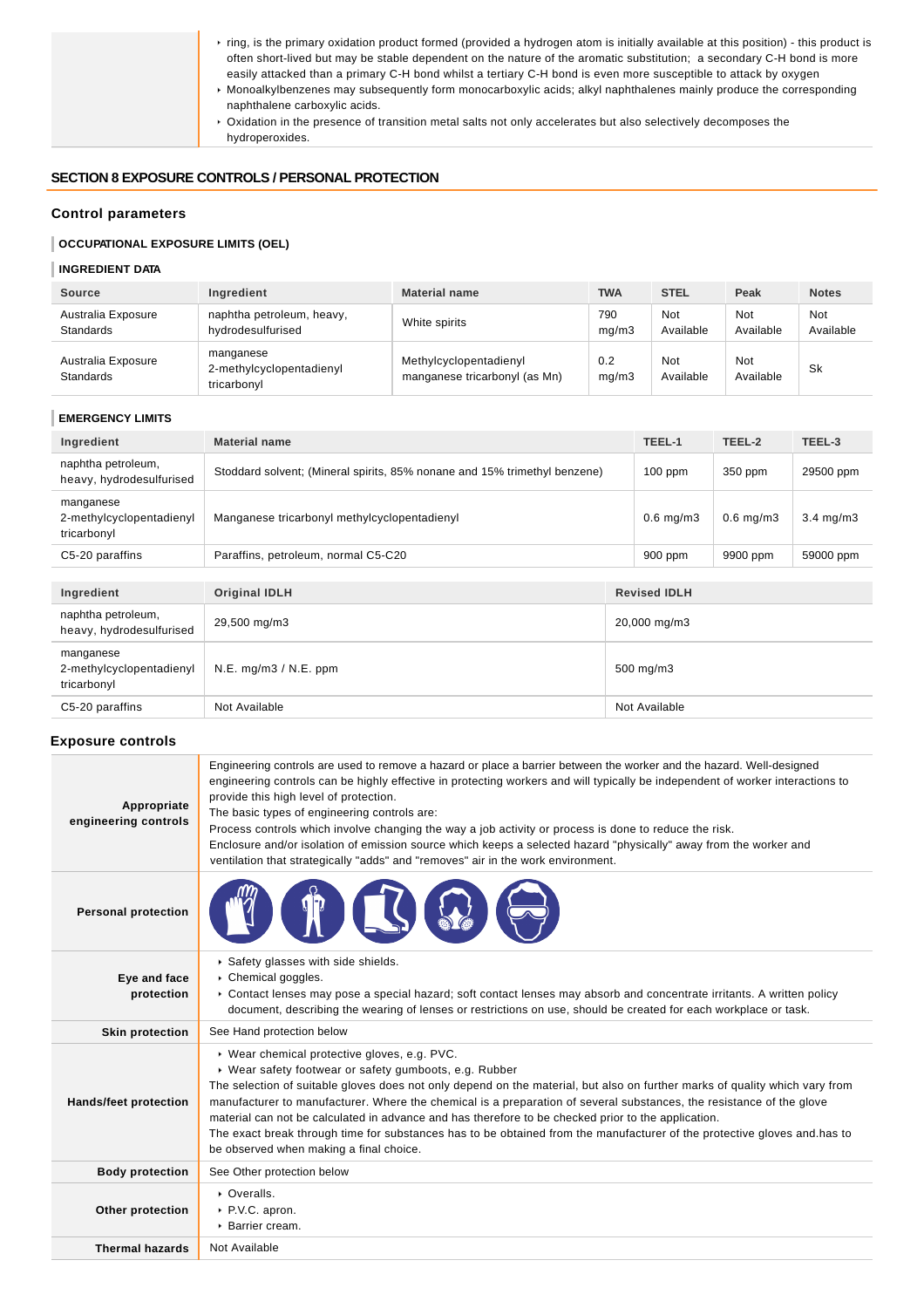### **Recommended material(s)**

#### **GLOVE SELECTION INDEX**

Glove selection is based on a modified presentation of the:

 **"Forsberg Clothing Performance Index".**

 The effect(s) of the following substance(s) are taken into account in the **computer-generated** selection:

Nulon Pro Strength Octane Booster Not Available

**Material CPI**

#### \* CPI - Chemwatch Performance Index

A: Best Selection

B: Satisfactory; may degrade after 4 hours continuous immersion

C: Poor to Dangerous Choice for other than short term immersion

**NOTE**: As a series of factors will influence the actual performance of the glove, a final selection must be based on detailed observation. -

\* Where the glove is to be used on a short term, casual or infrequent basis, factors such as "feel" or convenience (e.g. disposability), may dictate a choice of gloves which might otherwise be unsuitable following long-term or frequent use. A qualified practitioner should be consulted.

#### **Respiratory protection**

Type AX-P Filter of sufficient capacity. (AS/NZS 1716 & 1715, EN 143:2000 & 149:2001, ANSI Z88 or national equivalent)

Where the concentration of gas/particulates in the breathing zone, approaches or exceeds the "Exposure Standard" (or ES), respiratory protection is required.

Degree of protection varies with both face-piece and Class of filter; the nature of protection varies with Type of filter.

| Required<br>Minimum<br><b>Protection Factor</b> | Half-Face<br>Respirator  | <b>Full-Face</b><br>Respirator     | <b>Powered Air</b><br>Respirator        |
|-------------------------------------------------|--------------------------|------------------------------------|-----------------------------------------|
| up to $10 \times ES$                            | AX-AUS P2                |                                    | AX-PAPR-AUS /<br>Class 1 P <sub>2</sub> |
| up to $50 \times ES$                            | $\overline{\phantom{0}}$ | AX-AUS /<br>Class 1 P <sub>2</sub> |                                         |
| up to $100 \times ES$                           | $\overline{\phantom{0}}$ | AX-2 P2                            | AX-PAPR-2 P2 ^                          |

^ - Full-face

A(All classes) = Organic vapours, B AUS or B1 = Acid gasses, B2 = Acid gas or hydrogen cyanide(HCN), B3 = Acid gas or hydrogen cyanide(HCN),  $E =$  Sulfur dioxide(SO2), G = Agricultural chemicals, K = Ammonia(NH3),  $Hg =$  Mercury,  $NO =$  Oxides of nitrogen,  $MB =$  Methyl bromide,  $AX =$  Low boiling point organic compounds(below 65 degC)

### **SECTION 9 PHYSICAL AND CHEMICAL PROPERTIES**

#### **Information on basic physical and chemical properties**

| Appearance                                      | Clear and bright light orange liquid with a petroleum odour; not miscible with water. |                                                                               |                |
|-------------------------------------------------|---------------------------------------------------------------------------------------|-------------------------------------------------------------------------------|----------------|
|                                                 |                                                                                       |                                                                               |                |
| <b>Physical state</b>                           | Liquid                                                                                | <b>Relative density</b><br>(Water = $1$ )                                     | 0.860-0.870    |
| Odour                                           | Not Available                                                                         | <b>Partition coefficient</b><br>n-octanol / water                             | Not Available  |
| <b>Odour threshold</b>                          | Not Available                                                                         | Auto-ignition<br>temperature (°C)                                             | Not Available  |
| pH (as supplied)                                | Not Applicable                                                                        | Decomposition<br>temperature                                                  | Not Available  |
| Melting point /<br>freezing point (°C)          | Not Available                                                                         | <b>Viscosity (cSt)</b>                                                        | Not Available  |
| Initial boiling point<br>and boiling range (°C) | Not Available                                                                         | Molecular weight<br>(g/mol)                                                   | Not Applicable |
| Flash point (°C)                                | 84.0                                                                                  | <b>Taste</b>                                                                  | Not Available  |
| <b>Evaporation rate</b>                         | Not Available                                                                         | <b>Explosive properties</b>                                                   | Not Available  |
| Flammability                                    | Combustible.                                                                          | <b>Oxidising properties</b>                                                   | Not Available  |
| <b>Upper Explosive Limit</b><br>$(\%)$          | Not Available                                                                         | <b>Surface Tension</b><br>(dyn/cm or mN/m)                                    | Not Available  |
| <b>Lower Explosive Limit</b><br>$(\%)$          | Not Available                                                                         | <b>Volatile Component</b><br>$(% \mathcal{L}^{\prime }\mathcal{N}^{\prime })$ | Not Available  |
| Vapour pressure (kPa)                           | Not Available                                                                         | Gas group                                                                     | Not Available  |
| Solubility in water<br>(g/L)                    | Immiscible                                                                            | pH as a solution (1%)                                                         | Not Applicable |
| Vapour density (Air =<br>1)                     | >1                                                                                    | VOC g/L                                                                       | Not Available  |

### **SECTION 10 STABILITY AND REACTIVITY**

| Reactivity                                   | See section 7                                                                                                                        |
|----------------------------------------------|--------------------------------------------------------------------------------------------------------------------------------------|
| <b>Chemical stability</b>                    | • Unstable in the presence of incompatible materials.<br>▶ Product is considered stable.<br>Hazardous polymerisation will not occur. |
| <b>Possibility of</b><br>hazardous reactions | See section 7                                                                                                                        |
| <b>Conditions to avoid</b>                   | See section 7                                                                                                                        |
| Incompatible materials                       | See section 7                                                                                                                        |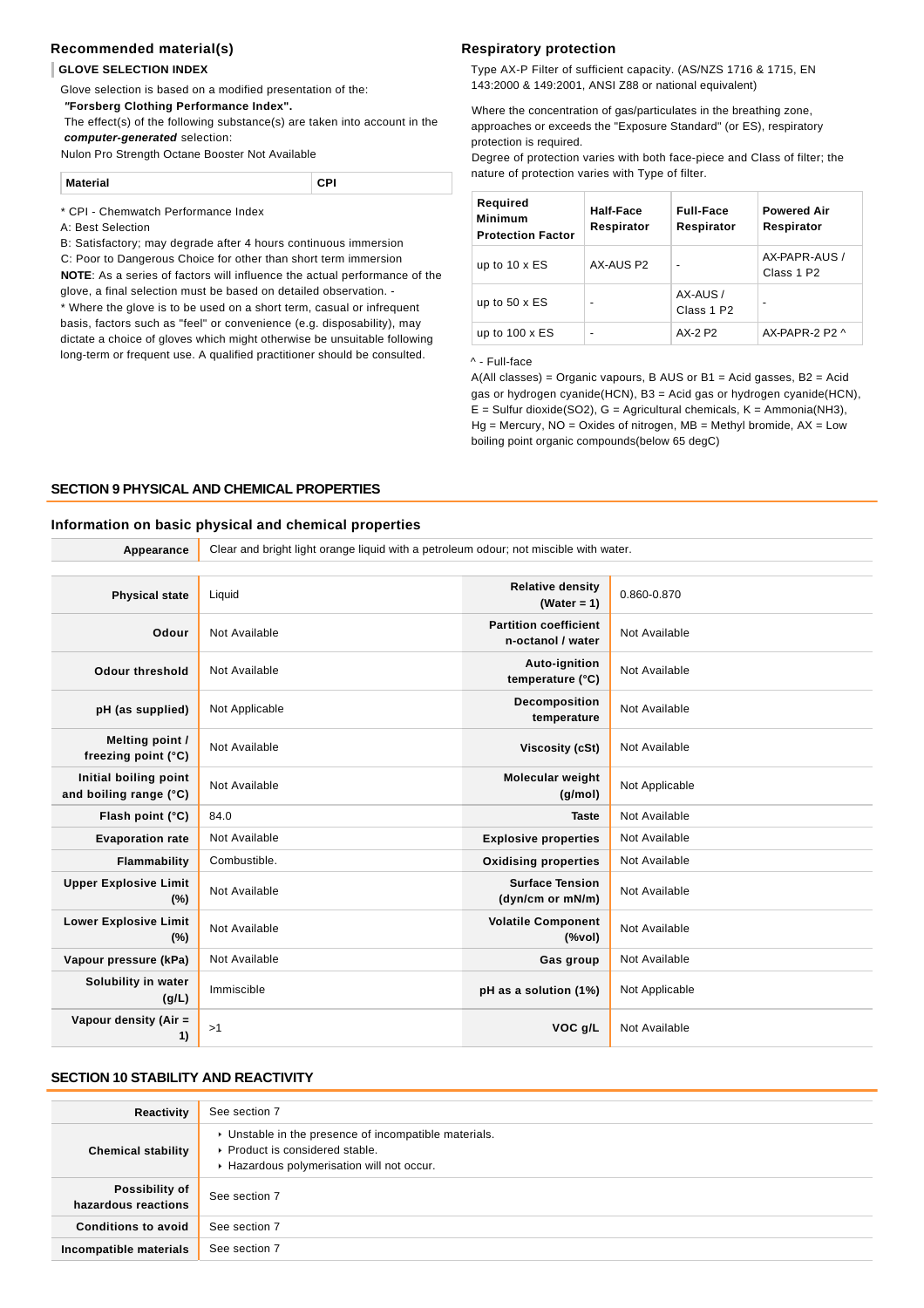# **SECTION 11 TOXICOLOGICAL INFORMATION**

### **Information on toxicological effects**

| <b>Inhaled</b>      | Inhalation of vapours or aerosols (mists, fumes), generated by the material during the course of normal handling, may<br>produce toxic effects.<br>Inhalation of vapours may cause drowsiness and dizziness. This may be accompanied by sleepiness, reduced alertness, loss<br>of reflexes, lack of co-ordination, and vertigo.<br>There is some evidence to suggest that the material can cause respiratory irritation in some persons.                                                                                                                                                                                                                               |
|---------------------|------------------------------------------------------------------------------------------------------------------------------------------------------------------------------------------------------------------------------------------------------------------------------------------------------------------------------------------------------------------------------------------------------------------------------------------------------------------------------------------------------------------------------------------------------------------------------------------------------------------------------------------------------------------------|
| Ingestion           | Toxic effects may result from the accidental ingestion of the material; animal experiments indicate that ingestion of less than<br>40 gram may be fatal or may produce serious damage to the health of the individual.<br>At sufficiently high doses, the material may be toxic to the heart.<br>Ingestion of petroleum hydrocarbons can irritate the pharynx, oesophagus, stomach and small intestine, and cause swellings<br>and ulcers of the mucous. Symptoms include a burning mouth and throat; larger amounts can cause nausea and vomiting,<br>narcosis, weakness, dizziness, slow and shallow breathing, abdominal swelling, unconsciousness and convulsions. |
| <b>Skin Contact</b> | Skin contact with the material may be harmful; systemic effects may result following absorption.<br>Repeated exposure may cause skin cracking, flaking or drying following normal handling and use.<br>MMT penetrates the skin rapidly. A small quantity, estimated to be 5-15 ml, spilled on one hand and wrist was reported to<br>cause a "thick tonque", giddiness, nausea, and headache within 3-5 minutes.                                                                                                                                                                                                                                                        |
| Eye                 | Direct eye contact with petroleum hydrocarbons can be painful, and the corneal epithelium may be temporarily damaged.<br>Aromatic species can cause irritation and excessive tear secretion.<br>There is evidence that material may produce eye irritation in some persons and produce eye damage 24 hours or more after<br>instillation. Severe inflammation may be expected with pain.                                                                                                                                                                                                                                                                               |
| Chronic             | Prolonged or repeated skin contact may cause drying with cracking, irritation and possible dermatitis following.<br>Substance accumulation, in the human body, may occur and may cause some concern following repeated or long-term<br>occupational exposure.<br>There is some evidence from animal testing that exposure to this material may result in toxic effects to the unborn baby.<br>Long-term inhalation of MMT, by animals, produced chronic inflammation of the airway and lungs, and lung abscesses.                                                                                                                                                      |

| <b>Nulon Pro Strength</b>             | <b>TOXICITY</b>                                                                                                                                                                                                                  | <b>IRRITATION</b>                |
|---------------------------------------|----------------------------------------------------------------------------------------------------------------------------------------------------------------------------------------------------------------------------------|----------------------------------|
| <b>Octane Booster</b>                 | Not Available                                                                                                                                                                                                                    | Not Available                    |
| naphtha petroleum,                    | <b>TOXICITY</b>                                                                                                                                                                                                                  | <b>IRRITATION</b>                |
| heavy,                                | Dermal (rabbit) LD50: >1900 mg/kg <sup>[1]</sup>                                                                                                                                                                                 | Not Available                    |
| hydrodesulfurised                     | Inhalation (rat) LC50: >1400 ppm/8H[2]                                                                                                                                                                                           |                                  |
|                                       | <b>TOXICITY</b>                                                                                                                                                                                                                  | <b>IRRITATION</b>                |
|                                       | dermal (rat) LD50: 665 mg/kg $^{[2]}$                                                                                                                                                                                            | Skin (rabbit): 100 mg/24h - mild |
| manganese<br>2-methylcyclopentadienyl | Inhalation (rat) LC50: 0.076 mg/L/4 $h^{[2]}$                                                                                                                                                                                    |                                  |
| tricarbonyl                           | Inhalation (rat) LC50: 0.22 mg/L/1h *[2]                                                                                                                                                                                         |                                  |
|                                       | Oral (rat) LD50: 7.02 mg/kg <sup>[1]</sup>                                                                                                                                                                                       |                                  |
|                                       | <b>TOXICITY</b>                                                                                                                                                                                                                  | <b>IRRITATION</b>                |
| C5-20 paraffins                       | Not Available                                                                                                                                                                                                                    | Not Available                    |
| Legend:                               | 1. Value obtained from Europe ECHA Registered Substances - Acute toxicity 2.* Value obtained from manufacturer's msds.<br>Unless otherwise specified data extracted from RTECS - Register of Toxic Effect of chemical Substances |                                  |
|                                       |                                                                                                                                                                                                                                  |                                  |

| <b>Nulon Pro Strength Octane</b><br><b>Booster</b>    | No significant acute toxicological data identified in literature search.<br>Studies indicate that normal, branched and cyclic paraffins are absorbed from the mammalian gastrointestinal<br>tract and that the absorption of n-paraffins is inversely proportional to the carbon chain length, with little<br>absorption above C30. With respect to the carbon chain lengths likely to be present in mineral oil, n-paraffins<br>may be absorbed to a greater extent that iso- or cyclo-paraffins.<br>The major classes of hydrocarbons have been shown to be well absorbed by the gastrointestinal tract in various<br>species. |
|-------------------------------------------------------|----------------------------------------------------------------------------------------------------------------------------------------------------------------------------------------------------------------------------------------------------------------------------------------------------------------------------------------------------------------------------------------------------------------------------------------------------------------------------------------------------------------------------------------------------------------------------------------------------------------------------------|
| NAPHTHA PETROLEUM, HEAVY,<br><b>HYDRODESULFURISED</b> | No significant acute toxicological data identified in literature search.<br>for petroleum:<br>This product contains benzene which is known to cause acute myeloid leukaemia and n-hexane which has been<br>shown to metabolize to compounds which are neuropathic.<br>This product contains toluene. There are indications from animal studies that prolonged exposure to high<br>concentrations of toluene may lead to hearing loss.                                                                                                                                                                                            |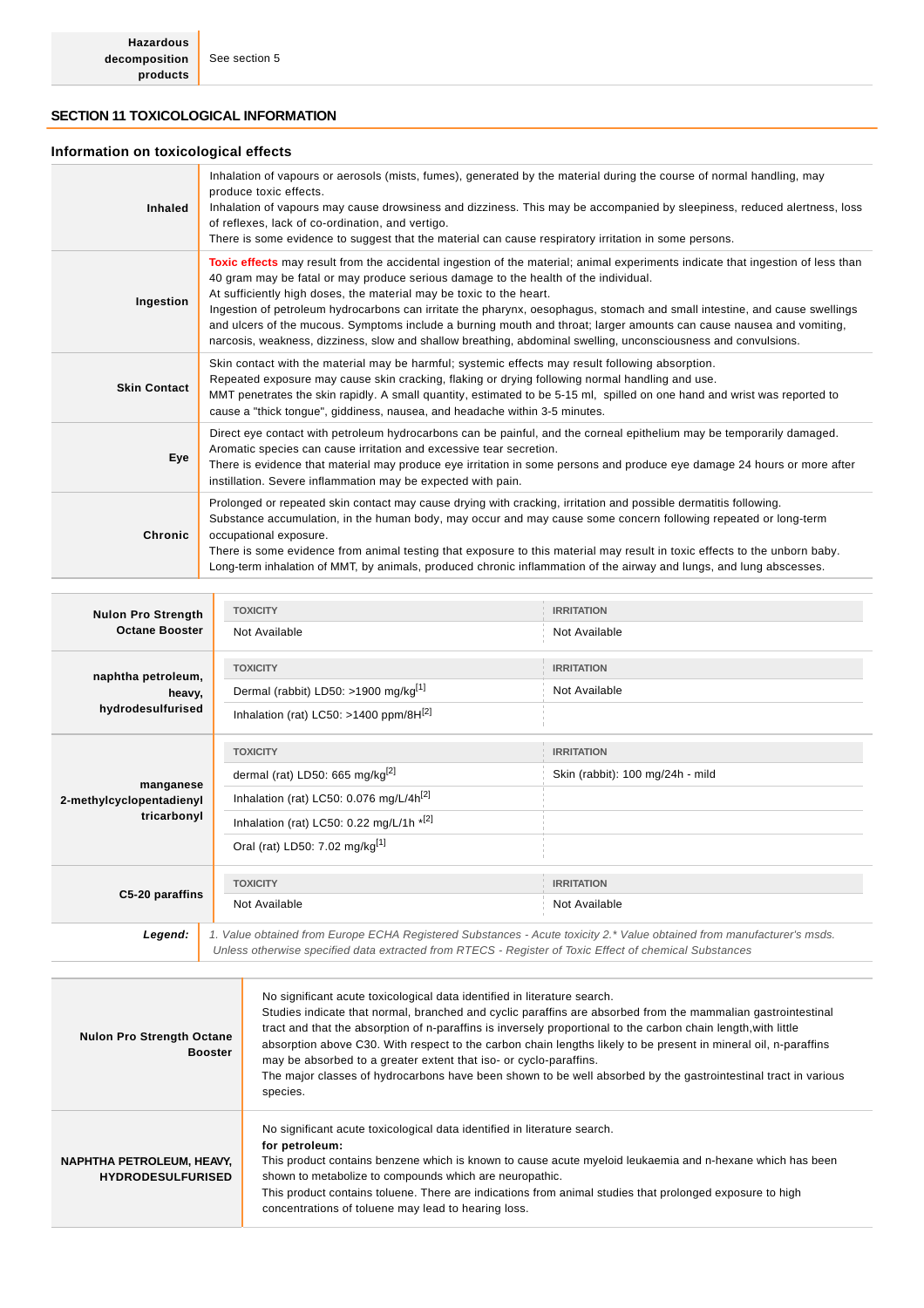#### **MANGANESE 2-METHYLCYCLOPENTADIENYL TRICARBONYL**

For manganese 2-methylcyclopentadienyl tricarbonyl (MMT): Animal testing showed that the substance did not cause mutations. Chromosome aberrations occurred, but only in the presence of metabolic activation. MMT does not seem to cause genetic, developmental or reproductive toxicity.

The material may cause skin irritation after prolonged or repeated exposure and may produce on contact skin redness, swelling, the production of vesicles, scaling and thickening of the skin. NOAEL (inhalation) 6.2 mg/m3 (rats and mice)\* \* Worksafe Australia

| <b>Acute Toxicity</b>                                                                                                                                                         | $\checkmark$   | Carcinogenicity                           | ✔              |
|-------------------------------------------------------------------------------------------------------------------------------------------------------------------------------|----------------|-------------------------------------------|----------------|
| Skin<br><b>Irritation/Corrosion</b>                                                                                                                                           | $\circledcirc$ | Reproductivity                            | $\circledcirc$ |
| <b>Serious Eye</b><br>Damage/Irritation                                                                                                                                       | $\circledcirc$ | STOT - Single<br><b>Exposure</b>          | ✔              |
| <b>Respiratory or Skin</b><br>sensitisation                                                                                                                                   | $\circledcirc$ | <b>STOT - Repeated</b><br><b>Exposure</b> | $\circ$        |
| <b>Mutagenicity</b>                                                                                                                                                           | $\circ$        | <b>Aspiration Hazard</b>                  | ✔              |
| $\blacktriangleright$ - Data required to make classification available<br>Legend:<br>$\blacktriangleright$ - Data available but does not fill the criteria for classification |                |                                           |                |

#### $\bigcirc$  – Data Not Available to make classification

### **SECTION 12 ECOLOGICAL INFORMATION**

#### **Toxicity**

Harmful to aquatic organisms, may cause long-term adverse effects in the aquatic environment.

Do NOT allow product to come in contact with surface waters or to intertidal areas below the mean high water mark. Do not contaminate water when cleaning equipment or disposing of equipment wash-waters.

Wastes resulting from use of the product must be disposed of on site or at approved waste sites.

#### **Persistence and degradability**

| Ingredient | <b>Persistence: Water/Soil</b>        | Persistence: Air                      |
|------------|---------------------------------------|---------------------------------------|
|            | No Data available for all ingredients | No Data available for all ingredients |

#### **Bioaccumulative potential**

| Ingredient | <b>Bioaccumulation</b>                |
|------------|---------------------------------------|
|            | No Data available for all ingredients |
|            |                                       |

### **Mobility in soil**

| Ingredient | <b>Mobility</b>                       |
|------------|---------------------------------------|
|            | No Data available for all ingredients |

### **SECTION 13 DISPOSAL CONSIDERATIONS**

#### **Waste treatment methods**

|                                        | Legislation addressing waste disposal requirements may differ by country, state and/ or territory. Each user must refer to<br>laws operating in their area. In some areas, certain wastes must be tracked. |
|----------------------------------------|------------------------------------------------------------------------------------------------------------------------------------------------------------------------------------------------------------|
| <b>Product / Packaging</b><br>disposal | A Hierarchy of Controls seems to be common - the user should investigate:<br>▶ Reduction<br>$\triangleright$ Reuse                                                                                         |
|                                        | $\triangleright$ Recycling<br>• Disposal (if all else fails)<br>This material may be recycled if unused, or if it has not been contaminated so as to make it unsuitable for its intended use.              |

### **SECTION 14 TRANSPORT INFORMATION**

### **Labels Required**

| OMBUSTIBLE LIQUID '     | COMBUSTIBLE LIQUID, regulated for storage purposes only |
|-------------------------|---------------------------------------------------------|
| <b>Marine Pollutant</b> | <b>NO</b>                                               |
| <b>HAZCHEM</b>          | Not Applicable                                          |

### **Land transport (ADG): NOT REGULATED FOR TRANSPORT OF DANGEROUS GOODS**

**Air transport (ICAO-IATA / DGR): NOT REGULATED FOR TRANSPORT OF DANGEROUS GOODS**

**Sea transport (IMDG-Code / GGVSee): NOT REGULATED FOR TRANSPORT OF DANGEROUS GOODS**